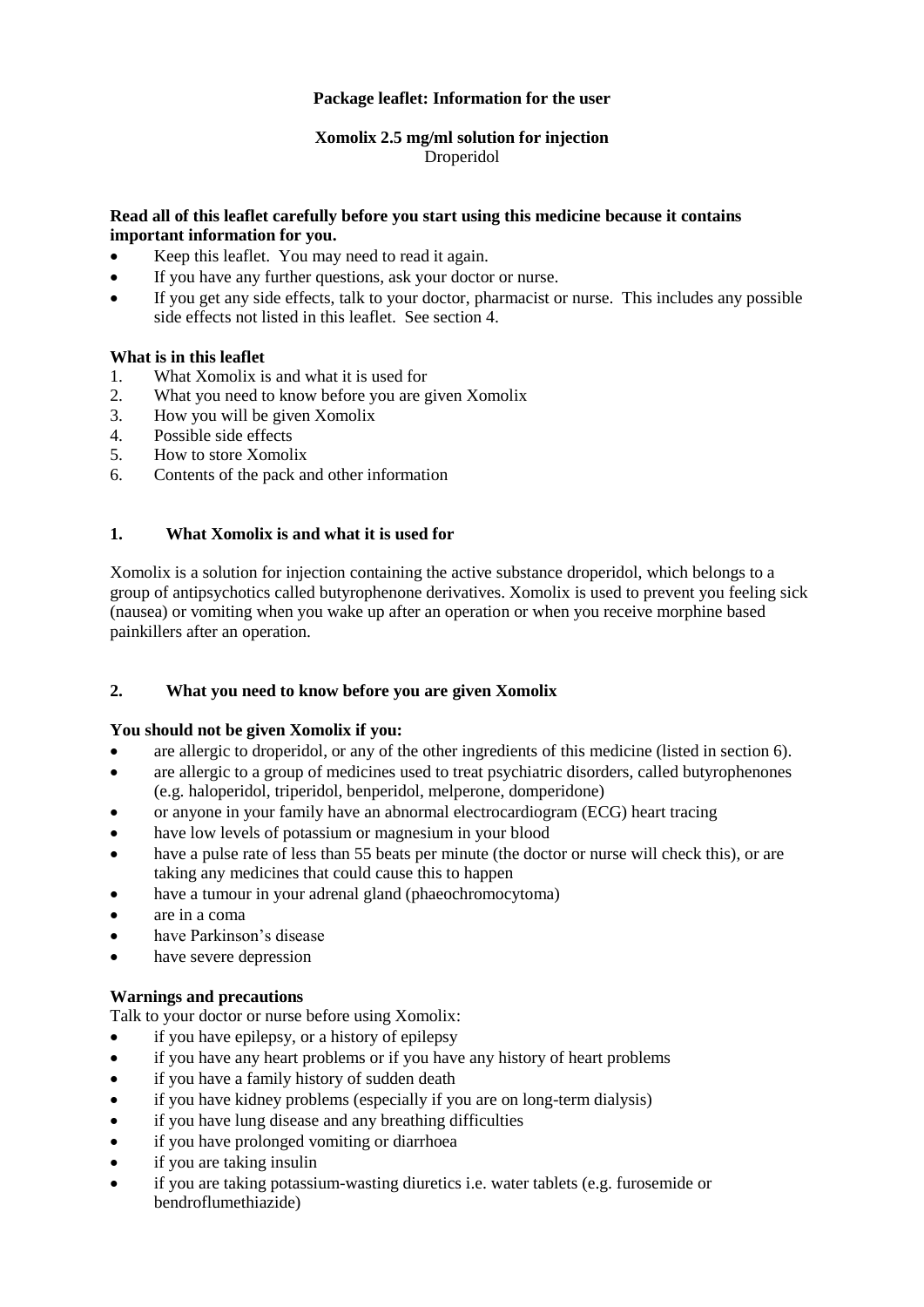- if you are taking laxatives
- if you are taking glucocorticoids (a type of steroid hormone)
- if you or someone else in your family has a history of blood clots, as medicines like these have been associated with formation of blood clots
- if you are or have been a heavy drinker (of alcohol)

#### **Other medicines and Xomolix**

Tell your doctor or nurse if you are taking, have recently taken or might take any other medicines, as a number of medicines cannot be mixed with droperidol.

**You should not be given** Xomolix if you are taking any of the following medicines since the combination increases the risk of irregular heart beat which may lead to heart attack:

| What the medicine is used for            | Medicine(s)                                              |  |
|------------------------------------------|----------------------------------------------------------|--|
| Heart arrhythmia, irregular heart beats  | Class IA and III antiarrhythmics                         |  |
| Infection (bacterial)                    | Antibiotics of the macrolide and fluoroquinolone<br>type |  |
| Malaria                                  | Anti-malaria medicines                                   |  |
| Allergies                                | Antihistamines                                           |  |
| Mental illnesses e.g. schizophrenia      | Antipsychotics                                           |  |
| Heartburn                                | Cisapride                                                |  |
| Parasite infestation or fungal infection | Pentamidine                                              |  |
| Nausea (feeling sick) or vomiting        | Domperidone                                              |  |
| Opioid dependence; pain                  | Methadone                                                |  |

Metoclopramide and other neuroleptics should be avoided when taking Xomolix since the risk of movement disorders induced by these medicines is increased.

Other medicines that may affect or be affected when used concomitantly with Xomolix. Droperidol, the active substance in Xomolix:

- can increase the effects of sedatives such as barbiturates, benzodiazepines and morphine based products
- can increase the effects of medication used to lower high blood pressure
- can increase the effects of a number of other medicines e.g. certain antifungals, antivirals, and antibiotics

You should talk to your doctor or nurse if you are taking any of these medicines.

#### **Xomolix with alcohol**

Avoid drinking any alcohol for 24 hours before and after being given Xomolix.

#### **Pregnancy, breast-feeding and fertility**

If you are pregnant, inform your doctor who will decide if you should receive Xomolix.

The following symptoms may occur in newborn babies, of mothers that have used Xomolix in the last trimester (last three months of their pregnancy): shaking, muscle stiffness and/or weakness, sleepiness, agitation, breathing problems, and difficulty in feeding. If your baby develops any of these symptoms you may need to contact your doctor.

If you are breast-feeding and will be given Xomolix, the treatment will be limited to only one administration. Breast-feeding can be resumed on waking after your operation.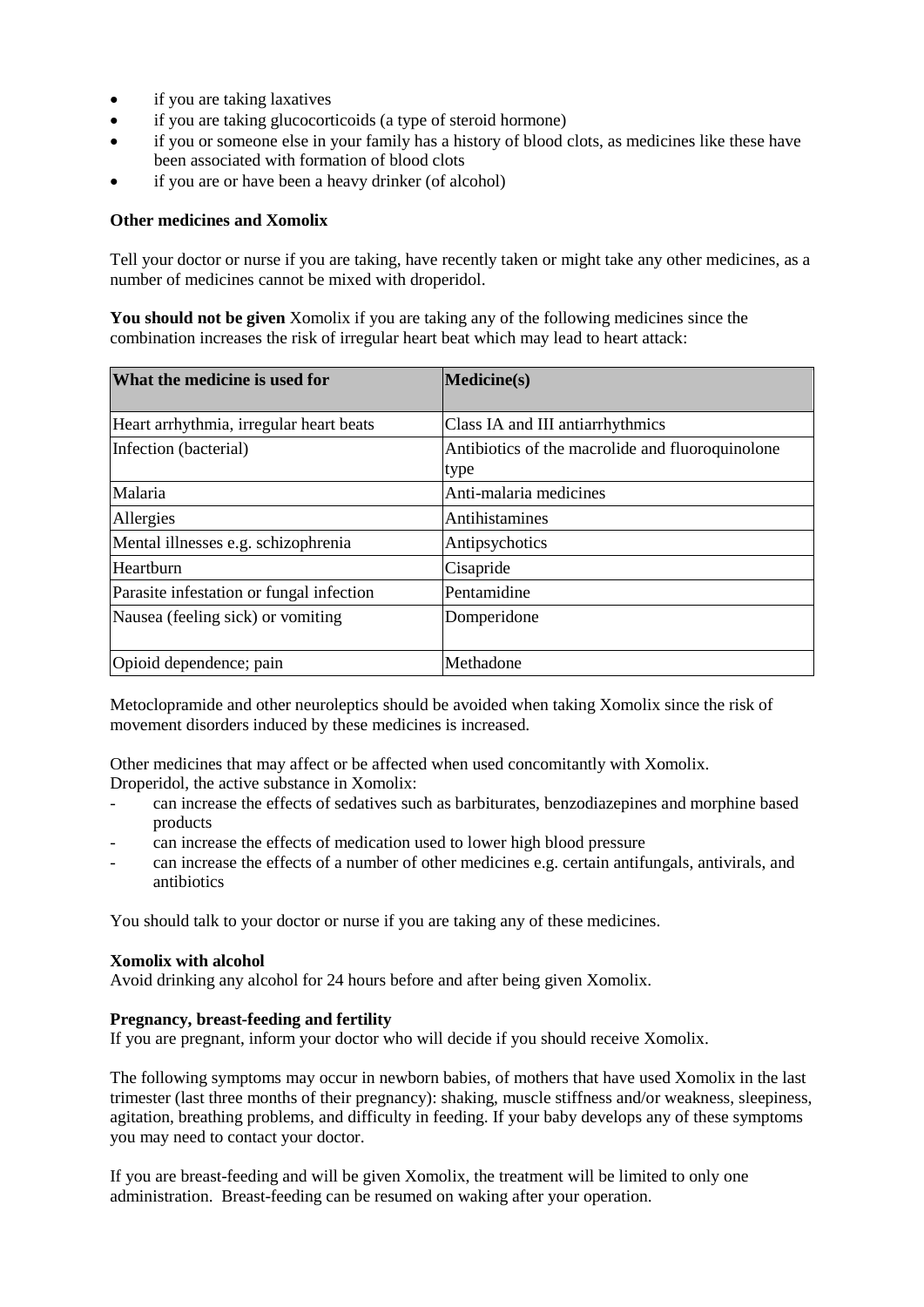Ask your doctor for advice before taking any medicine.

## **Driving and using machines**

Droperidol has a major effect on the ability to drive and use machines.

Do not drive or use machinery for at least 24 hours after taking Xomolix.

#### **Xomolix contains sodium**

This medicinal product contains less than 1 mmol sodium (23 mg) per 1ml, i.e. essentially 'sodiumfree'.

#### **3. How you will be given Xomolix**

Xomolix will be given to you by your doctor by an injection into a vein.

The amount of Xomolix and the way in which it is given will depend on the situation. Your doctor will determine how much Xomolix you need based on a number of things including your weight, age and medical condition.

If you have any further questions on the use of this medicine, ask your doctor or nurse.

# **4. Possible side effects**

Like all medicines, this medicine can cause side effects, although not everybody gets them.

## **Contact your doctor or nurse immediately** if you experience any of the following serious side effects:

- Increase in your body temperature, sweating, salivation, muscle stiffness, tremor. These may be signs of so called neuroleptic malignant syndrome (rare side effect)
- Serious allergic reaction or rapid swelling of the face or throat; difficulty swallowing; hives and difficulty breathing (rare side effect)

The following side effects have also been reported:

Common side effects (may affect up to 1 in 10 people)

- Drowsiness
- Low blood pressure

Uncommon side effects (may affect up to 1 in 100 people)

- Anxiety
- Rolling of the eyes
- Fast heartbeat e.g. more than 100 beats per minute
- Dizziness

Rare side effects (may affect up to 1 in 1,000 people)

- Confusion
- Agitation
- Irregular heartbeat
- Rash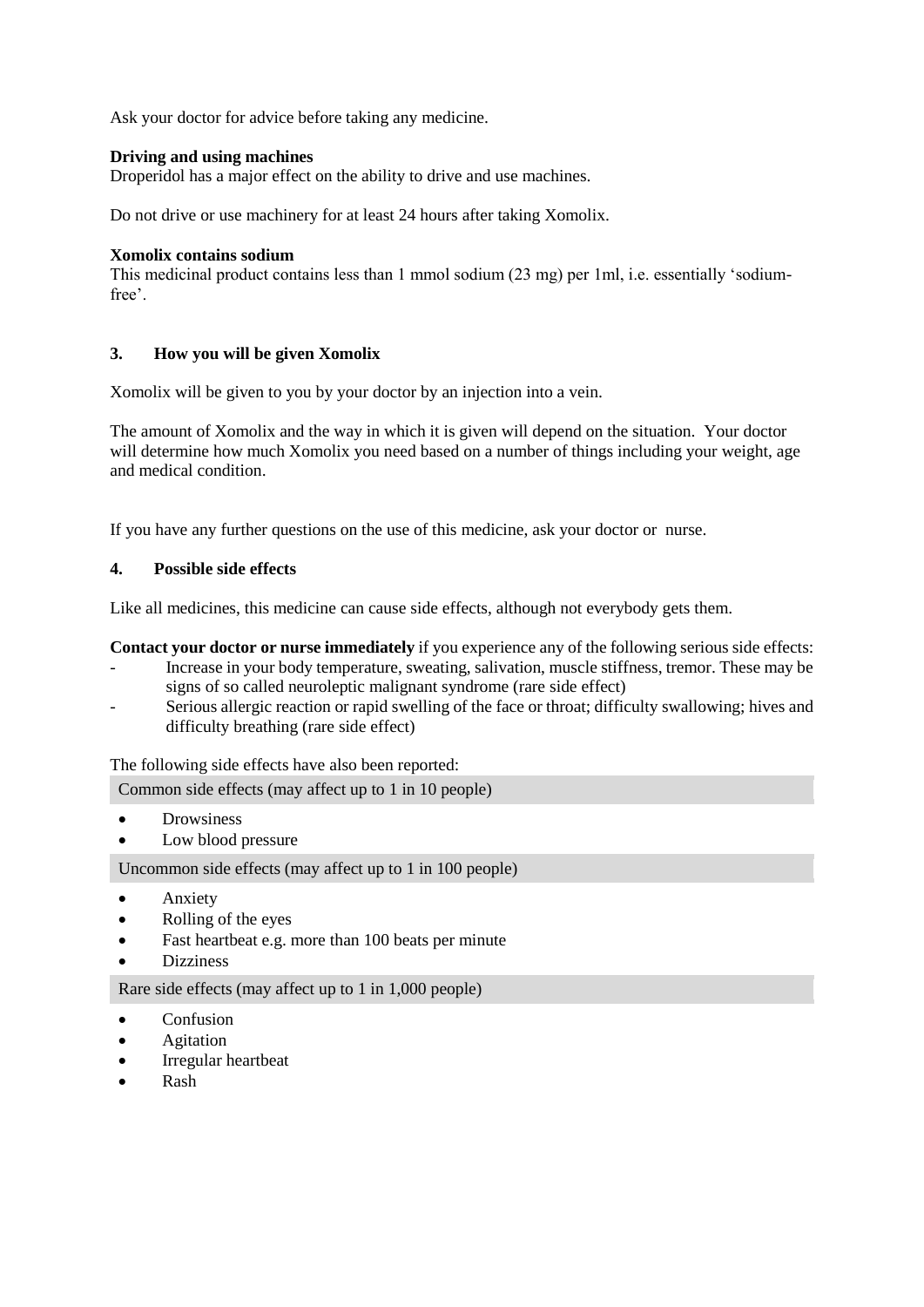Very rare side effects (may affect up to 1 in 10,000 people)

- Blood disorders (usually diseases affecting red blood cells or platelets). Your doctor can advise you.
- Change in mood towards sadness, anxiety, depression and irritability
- Involuntary muscle movements
- Convulsions or tremors
- Heart attack (cardiac arrest)
- Torsade de pointes (life-threatening irregular heartbeat)
- Prolonged QT interval in ECG (a heart condition affecting the heartbeat)
- Sudden death

Other side effects which may occur are:

- Inappropriate anti-diuretic hormone secretion (too much of the hormone is released leading to excess water and low sodium levels in the body)
- Hallucinations
- Epileptic seizures
- Parkinson's disease
- **•** Fainting
- Breathing difficulties

#### **Reporting of side effects**

If you get any side effects, talk to your doctor, pharmacist or nurse. This includes any possible side effects not listed in this leaflet. You can also report side effects directly via:

# **United Kingdom**

#### Yellow Card Scheme

Website[: www.mhra.gov.uk/yellowcard](http://www.mhra.gov.uk/yellowcard) or search for MHRA Yellow Card in the Google Play or Apple App Store

#### **Ireland**

HPRA Pharmacovigilance Earlsfort Terrace IRL - Dublin 2 Tel: +353 1 6764971 Fax: +353 1 6762517 Website[: www.hpra.ie](http://www.hpra.ie/) e-mail: medsafety@hpra.ie

By reporting side effects you can help provide more information on the safety of this medicine.

#### **5. How to store Xomolix**

- Keep this medicine out of the sight and reach of children.
- Do not use this medicine after the expiry date which is stated on the carton and ampoule after 'EXP'. The expiry date refers to the last day of that month.
- Store in the original package in order to protect from light.
- The solution should be used immediately on first opening.
- Compatibility of droperidol with morphine sulphate in 0.9% sodium chloride (14 days at room temperature) has been demonstrated in plastic syringes. From a microbiological point of view, the diluted product should be used immediately. If not used immediately, in-use storage times and conditions prior to use are the responsibility of the user and would normally not be longer than 24 hours at 2 to 8°C, unless dilution has taken place in controlled and validated aseptic conditions.